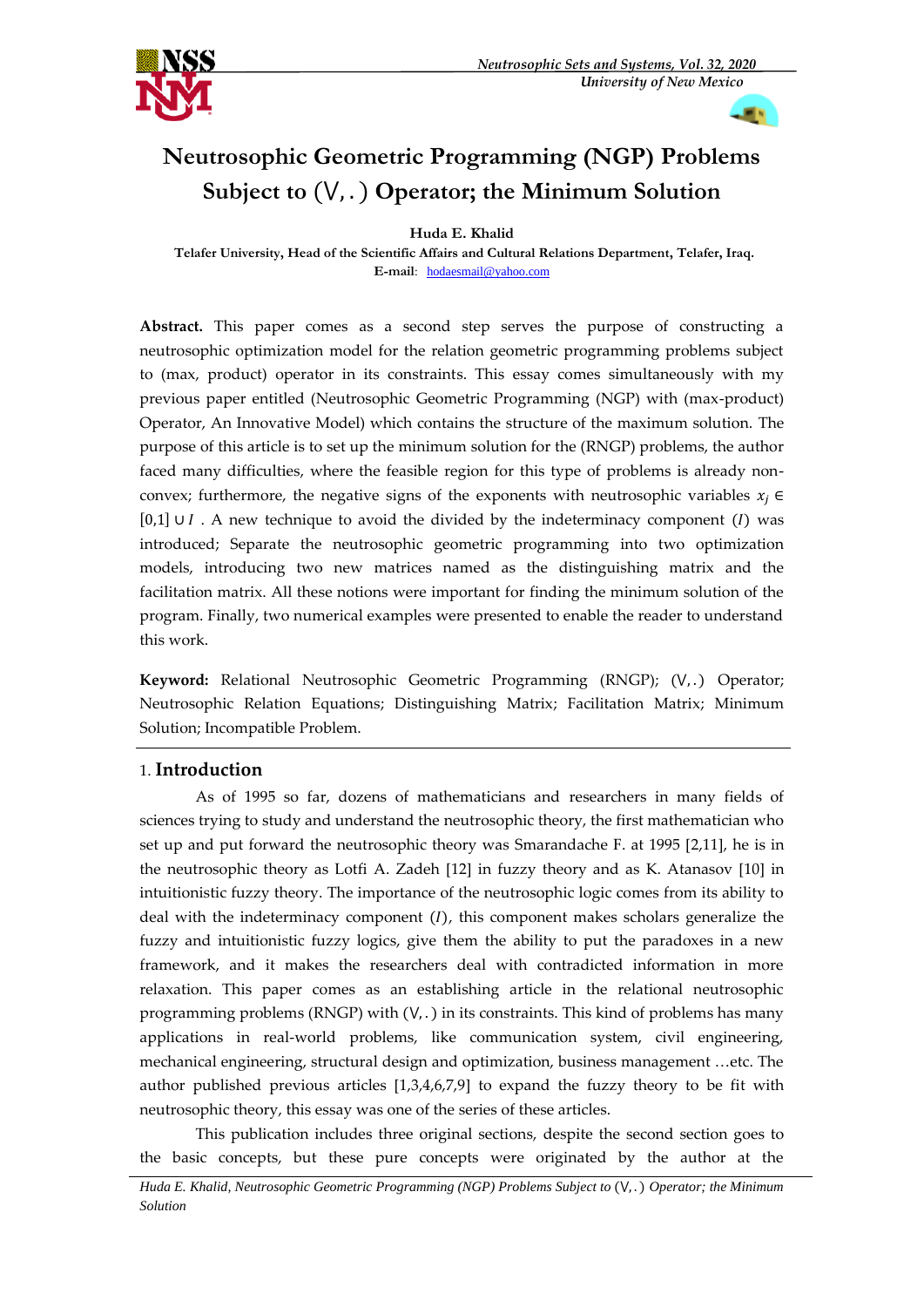simultaneously published paper, which focused on the form of the maximum solution in the (RNGP) with (∨, . ) operator, the third section was dedicated to many unprecedented mathematical formulas such as pre-distinguishing matrices, pre-facilitation matrices, a new technique to separate the optimization model into two models depending upon the sign of terms powers in the objective function, and a technique to filter all minimum solutions, the forth section was for two numerical examples, they are the same examples that presented in the article [8] which assigned to the maximum solution, the last section includes the conclusion.

## **2. Basic Concepts**

We call  
\n
$$
\min_{\text{min}} f(x) = (c_1 \cdot x_1^{\gamma_1}) \vee (c_2 \cdot x_2^{\gamma_2}) \vee ... \vee (c_n \cdot x_n^{\gamma_n})
$$
\ns.t.  
\n
$$
A \circ x = b
$$
\n
$$
x_j \in [0,1] \cup I, \quad 1 \le j \le n
$$
\n(1)

A ( $V,$ .) (max- product) neutrosophic geometric programming, where  $A = (a_{ij})$ ,  $1 \leq$  $i \leq m$ ,  $1 \leq j \leq n$ ,  $a_{ij} \in [0,1]$  is  $(m \times n)$  dimensional neutrosophic matrix,  $x = (x_1, x_2, ..., x_n)^T$ an n-dimensional variable vector,  $b = (b_1, b_2, ..., b_m)^T$   $(b_i \in [0,1] \cup I)$  an m- dimensional constant vector,  $c = (c_1, c_2, ..., c_n)^T$   $(c_j \ge 0)$  an n- dimensional constant vector,  $\gamma_j$  is an arbitrary real number, and the composition operator "o" is  $(v,.)$ , i.e.  $V_{j=1}^n(a_{ij}.x_j) = b_i$ . Note that the program (1) is undefined and has no minimal solution in the case of  $\gamma_i$  < 0 with all  $x_i$ 's taking indeterminacy value.

#### **2.1. Definition [8]**

$$
a_{ij} \bowtie b_i = \begin{cases} \frac{b_i}{a_{ij}}, & \text{if } a_{ij} > b_i, \ a_{ij} \in [0,1], \ b_i \in [0,1] \\ 1, & \text{if } a_{ij} \le b_i, \ a_{ij} \in [0,1], \ b_i \in [0,1] \\ 1, & \text{if } a_{ij} \in [0,1], \ b_i = nI, n \in (0,1] \end{cases} \tag{2}
$$

$$
a_{ij}\Theta b_i = \begin{cases} \frac{n!}{a_{ij}}, & \text{if } a_{ij} > n, \ a_{ij} \in [0,1], b_i = n, n \in (0,1] \\ 1, & \text{if } a_{ij} \le n, \ a_{ij} \in [0,1], b_i = n, n \in (0,1] \\ not \ comp. & \text{if } a_{ij} = m, m \in (0,1], b_i \in [0,1] \cup I \\ 1 & \text{if } a_{ij}, b_{ij} \in [0,1] \end{cases} \tag{3}
$$

Where  $\bowtie$  is an operator defined at [0,1], while the operator  $\Theta$  is defined at [0,1] ∪ *I*. Let  $\hat{x}_j = \bigwedge_{i=1}^m (a_{ij} \bowtie b_i), \qquad (1 \le j \le n)$ (4) be the components of the pre maximum solution  $\hat{x}_{v1}$ .(i.e.  $\hat{x}_{v1} = (\hat{x}_1, \hat{x}_2, ..., \hat{x}_n)$ )

Let 
$$
\hat{x}_j = \bigwedge_{i=1}^m (a_{ij} \Theta b_i), \qquad (1 \le j \le n)
$$
, 
$$
(5)
$$

be the components of the pre maximum solution  $\hat{x}_{v2}$ . (i.e.  $\hat{x}_{v2} = (\hat{x}_1, \hat{x}_2, ..., \hat{x}_n)$ ) Now the following question will be raised,

Which one  $\hat{x}_{v1}$  or  $\hat{x}_{v2}$  should be the exact maximum solution?

Neither  $\hat{x}_{v1}$  nor  $\hat{x}_{v2}$  will be the exact solution! The exact solution is integrated between them. Before solving  $A \circ \hat{x} = b$ , we first define the matrices  $A_{\nu 1}$ ,  $A_{\nu 2}$ .

Let  $A_{v1}$  be a matrix has the same dimension and the same rows elements of A except for those rows of the indexes  $i = i_0$  corresponding to those indexes of  $b_{i_0} = nI$ , those special rows of

*Huda E. Khalid, Neutrosophic Geometric Programming (NGP) Problems Subject to (V,.) Operator; the Minimum Solution*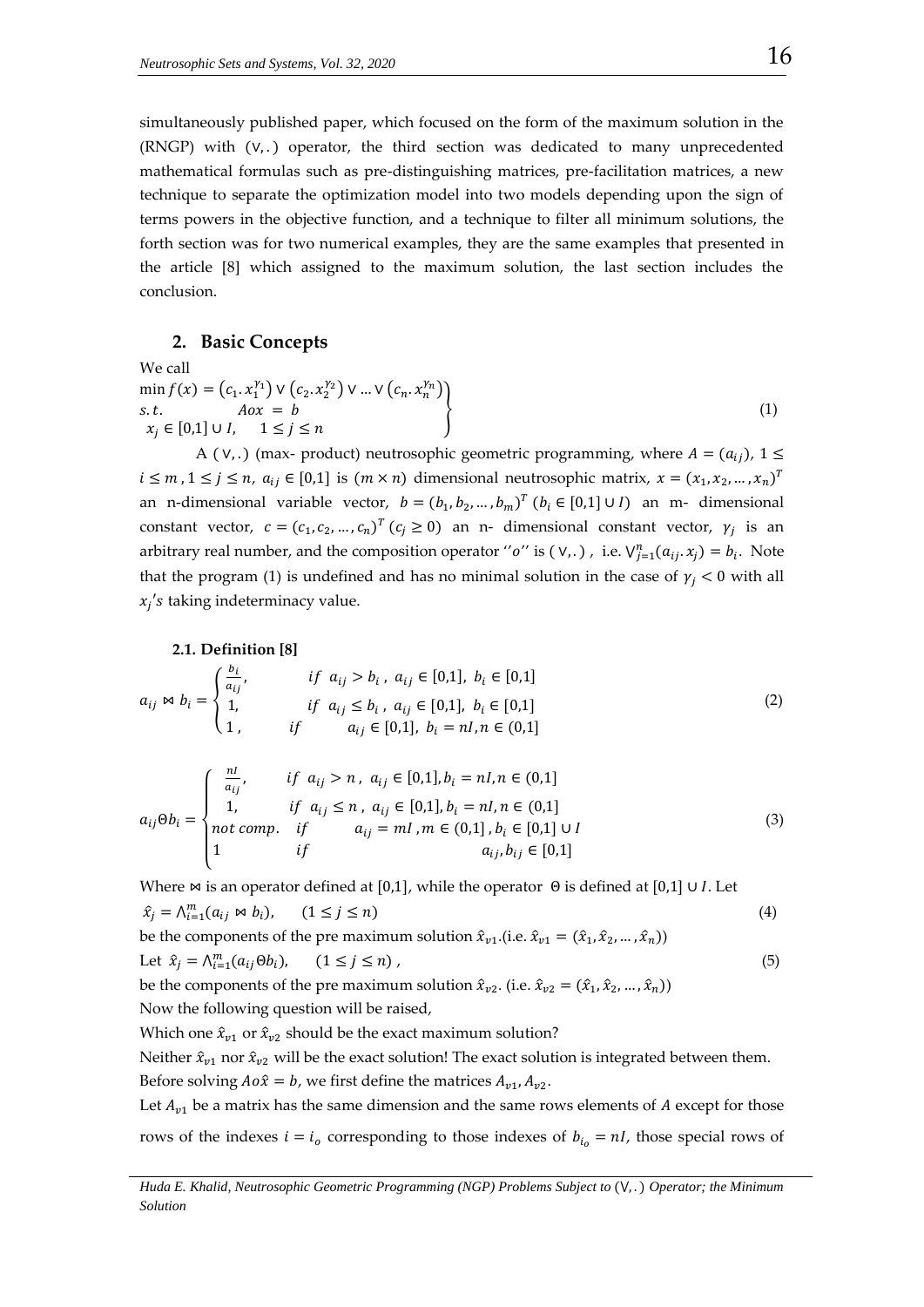$A_{\nu1}$  will be zeros. Let  $A_{\nu2}$  be a matrix has the same dimension and the same rows elements of A except for those rows of the indexes  $i = i_0$  corresponding to those indexes of  $b_{i_0} \in [0,1]$ , those special rows of  $A_{v2}$  will be zeros. Consequently,

$$
A \circ \hat{x} = b = (A_{v1} \circ \hat{x}_{v1}) + (A_{v2} \circ \hat{x}_{v2})
$$
\n(6)

The formula (6) is the greatest solution in  $X(A, b)$ .

The maximum value of the objective function  $f(\hat{x}) = f(\hat{x}_{n1}) \vee f(\hat{x}_{n2}).$ 

#### **2.2. Theorem [8]**

If  $\gamma_i < 0$  ( $1 \le j \le n$ ), then the greatest solution to the problem (1) is an optimal solution.

#### **2.3. Definition [5]**

If there exists a solution to  $x = b$ , it's called compatible. Suppose  $X(A, b) = \{(x_1, x_2, ..., x_m)^T \in$  $[0,1]^n \cup I$ ,  $I^n = I$ ,  $n > 0$ |xoA =  $b$ ,  $x_i \in [0,1] \cup I$ } is a solution set of  $A \circ x = b$ , we define  $x^1 \le$  $x^2 \Leftrightarrow x_j^1 \le x_j^2$   $(1 \le j \le n)$ ,  $\forall x^1, x^2 \in X(A, b)$ . Where " $\le$  " is a partial order relation on  $X(A, b)$ .

# **3. The Structure of the Minimum Solution** ̆**.**

The feasible region of the solution domain for the neutrosophic geometric programming (NGP) problems subject to (max-product) operator in its constraints is a solution to  $A \circ \alpha = b$ , therefore the definition of the solution set  $X(A, b)$  and the shape of the maximum and the minimum solutions are very important to optimize the (NGP) model. The structure of the maximum solution was introduced by Huda E. Khalid in [8].

The definition (2.3) was constructed by Huda E. Khalid at 2016 [5], this definition was dedicated for (RNGP) problems subject to (max-min) operator, this definition is also appropriate for (RNGP) problems with (max, product) operator.

## **3.1. Definition**

If there exists a minimum solution in the solution set  $X(A, b)$ , then the numbers of the minimum solutions are not lonesome such as the maximum solution. If we denote all minimum elements by  $\breve{X}(A, b)$ , then another version of  $X(A, b)$  can be presented depending upon the minimum and the maximum solutions as follows:

$$
X(A,b) = \cup_{\tilde{x} \in \tilde{X}(A,b)} \quad \{x \mid \tilde{x} \le x \le \hat{x}, x \in X\}
$$
\n<sup>(7)</sup>

The following definitions introduce some important new matrices that were constructed by the author for using them in the filtering rule for finding the minimum solution.

## **3.2. Definition**

Let  $S_1 = (s_{ij}^1)_{m \times n}$ ,  $S_2 = (s_{ij}^2)_{m \times n}$  be two pre - distinguishing matrices of A, where

$$
s_{ij}^{1} = \begin{cases} a_{ij}, & a_{ij} \cdot \hat{x}_j = b_i \\ 0, & a_{ij} \cdot \hat{x}_j \neq b_i \end{cases}
$$
 (8)

*Huda E. Khalid, Neutrosophic Geometric Programming (NGP) Problems Subject to (V,.) Operator; the Minimum Solution*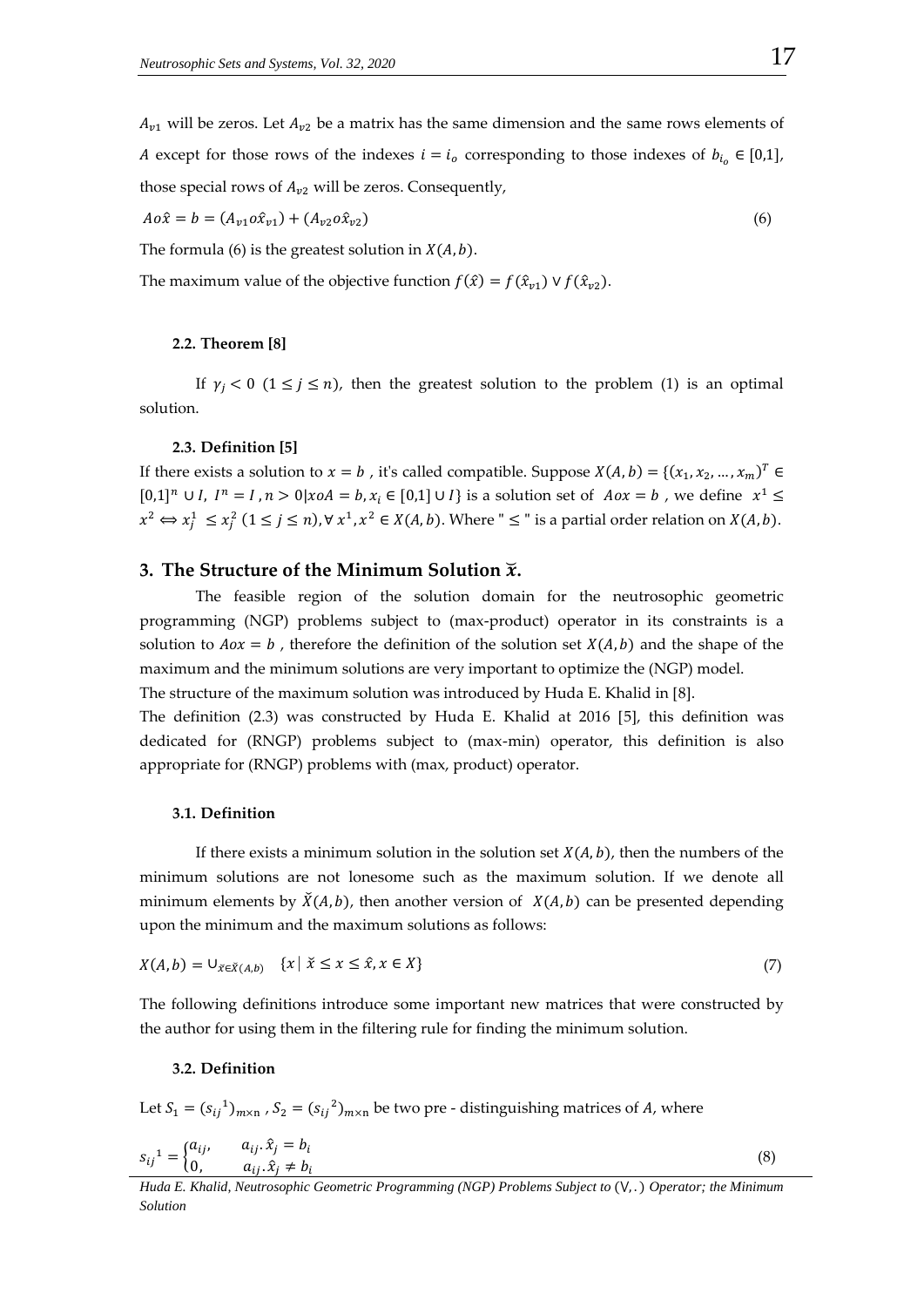In (8), the  $\hat{x}_j$ 's are the components of the pre - maximum solution  $\hat{x}_{v1}$  which supports the fuzzy part of the problem, while the elements  $a_{ij}$  are the elements of the matrix  $A_{\nu1}$ .

$$
s_{ij}^{2} = \begin{cases} a_{ij}, & a_{ij} \cdot \hat{x}_{j} = b_{i} \\ 0, & a_{ij} \cdot \hat{x}_{j} \neq b_{i} \end{cases}
$$
 (9)

In (9), the  $\hat{x}_i$ 's are the components of the pre - maximum solution  $\hat{x}_{v2}$  which supports the neutrosophic part of the problem, while  $a_{ij}$  are the elements of the matrix  $A_{v2}$ .

Let

$$
S = (s_{ij})_{m \times n} = (s_{ij}^{1})_{m \times n} + (s_{ij}^{2})_{m \times n} = S_1 + S_2
$$
\n(10)

The matrix  $S$  is called the distinguishing matrix of  $A$ . It is obvious that the constraints system  $Aox = b$  has a solution if and only if the distinguishing matrix *S* of *A* has non zero rows (i.e. *S* has at least a nonzero element in each row).

## **3.3. Definition**

Let  $F_1 = (f_{ij}^1)_{m \times n}$  ,  $F_2 = (f_{ij}^2)_{m \times n}$  be two pre - facilitation matrices of A, where

$$
f_{ij}^{1} = \begin{cases} \hat{x}_{ij}, & a_{ij} \cdot \hat{x}_j = b_i \\ 0, & a_{ij} \cdot \hat{x}_j \neq b_i \end{cases}
$$
 (11)

In (11), the  $\hat{x}_i$ 's are the components of the pre- maximum solution  $\hat{x}_{v1}$  which supports the fuzzy part of the problem, while the elements  $a_{ij}$  are the entries of  $A_{\nu1}$ .

$$
f_{ij}^{2} = \begin{cases} \hat{x}_{ij}, & a_{ij} \cdot \hat{x}_{j} = b_{i} \\ 0, & a_{ij} \cdot \hat{x}_{j} \neq b_{i} \end{cases}
$$
 (12)

In (12), the  $\hat{x}_j$ 's are the components of the pre - maximum solution  $\hat{x}_{v2}$  which supports the neutrosophic part of the problem,

Let

$$
F = (f_{ij})_{m \times n} = (f_{ij}^{1})_{m \times n} + (f_{ij}^{2})_{m \times n} = F_{1} + F_{2}
$$
\n(13)

The matrix  $F$  is called the Facilitation matrix of  $A$ .

Both matrices  $S$  and  $F$  are first introduced in this paper and they have a key role in finding the set of all quasi-minimum solutions and then the optimal solution for NGP problems.

*Huda E. Khalid, Neutrosophic Geometric Programming (NGP) Problems Subject to (V,.) Operator; the Minimum Solution*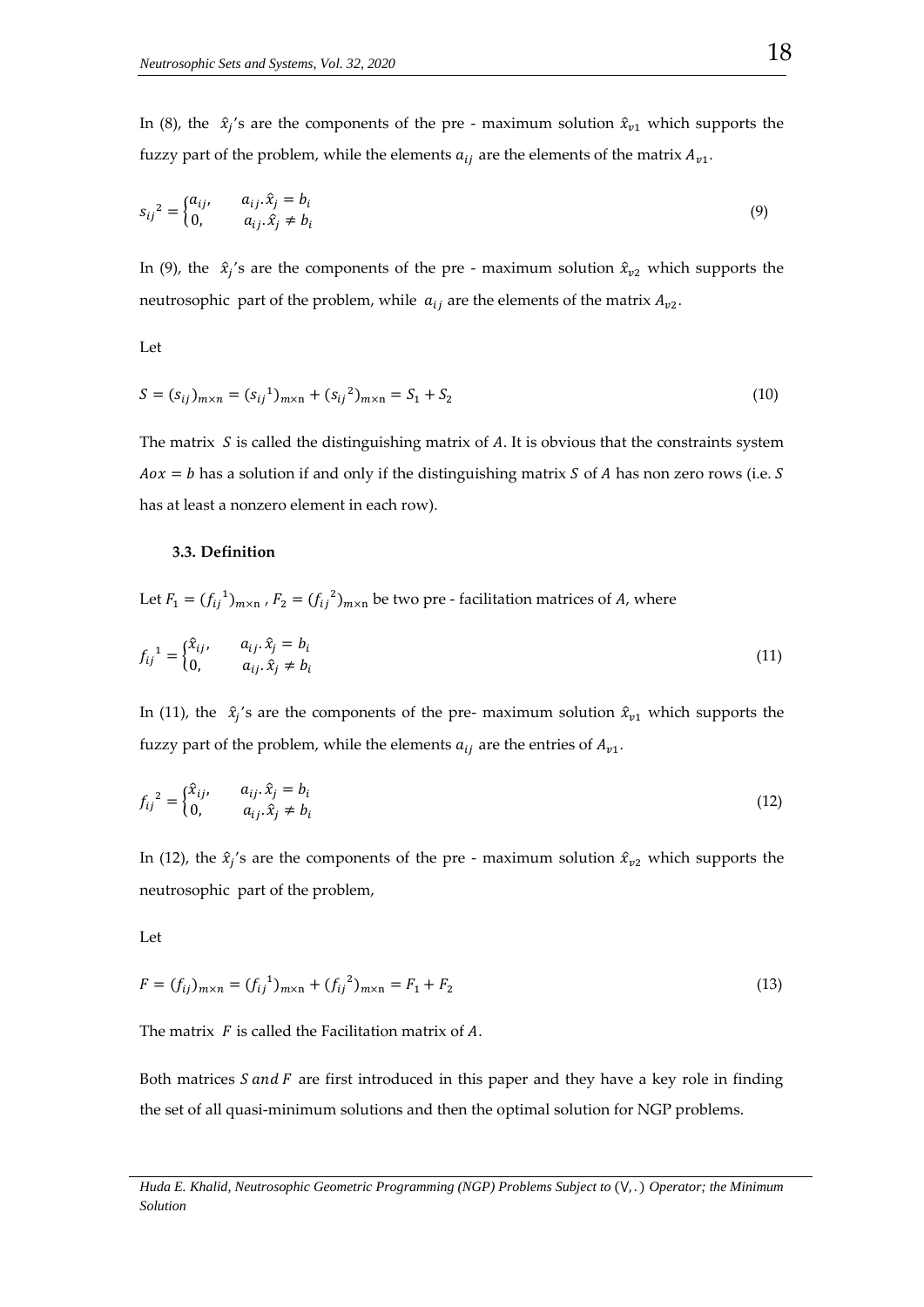#### **3.4 The Filtration Method for Finding Minimum Solutions**

- 1. Delete the  $i th$  row of F, for which  $b_i = 0$
- 2. At  $b_i > 0$ , find an index  $z \in \{1, 2, ..., m\}$  such that  $z > i$ , if for all  $j = 1, 2, ..., n$ we find  $f_{zi} \neq 0 \Leftrightarrow f_{ii} \neq 0$ , then delete the  $i - th$  row of F.
- 3. Denote  $\tilde{F}$  for the matrix that gained from the above steps (i.e steps 1&2).
- 4. To each row of  $\tilde{F}$ , in each time, the only nonzero value is selected in every row with all entries of the rest seen as zero, perhaps all of the matrices are denoted by  $\tilde{F}_1$ ,  $\tilde{F}_2$ , ...,  $\tilde{F}_p$ .
- 5. To each column of  $\tilde{F}_k$  ( $1 \le k \le p$ ), the maximum element is selected, a quasiminimum solution  $\tilde{x}_i$  can be obtained through such a method

The set composed of all  $\check{x}_i$  is called a quasi-minimum solution, and it includes all minimum solutions to  $A\alpha x = b$ . Delete all repeated solutions, and then all minimum solutions  $\check{X}(A, b)$  can be obtained.

As an integrated study for all cases of the exponents  $(\gamma_i)$  of the terms in the objective function  $f(x)$ , we saw that the theorem (2.2) covered the negative exponents, while the following theorem will cover the positive exponents for the terms of  $f(x)$ .

## **3.5 Theorem**

If  $\gamma_i \geq 0$  (1  $\leq$  *j*  $\leq$  *n*), then a certain minimum solution  $\check{x}$  to  $Aox = b$  is an optimal one to the program (1).

# Proof

Since 
$$
\gamma_j \ge 0
$$
  $(1 \le j \le n)$ , then  $\frac{d(x_j^{\gamma_j})}{dx_j} = \gamma_j x_j^{\gamma_j - 1} \ge 0$ .

We have  $x_j \in [0,1] \cup I$ , so  $x_j^{\gamma_j}$  is a monotone increasing function concerning  $x_j$ , so is  $c_j x_j^{\gamma_j}$  concerning  $x_j$ . Hence,  $\forall x \in X(A, b)$ , depending on formula (7), then there exists  $\check{x} \in \check{X}(A, b)$ , such that  $x \geq \check{x}$  (i.e.  $x_j \geq \check{x}_j$ )  $\implies c_j \cdot x_j^{\gamma_j} \geq c_j \cdot \check{x}_j^{\gamma_j}$   $(1 \leq j \leq n) \implies f(x) \geq$  $f(\check{x})$ , this means that the optimal solution to the program (1) must exist in

*Huda E. Khalid, Neutrosophic Geometric Programming (NGP) Problems Subject to (V,.) Operator; the Minimum Solution*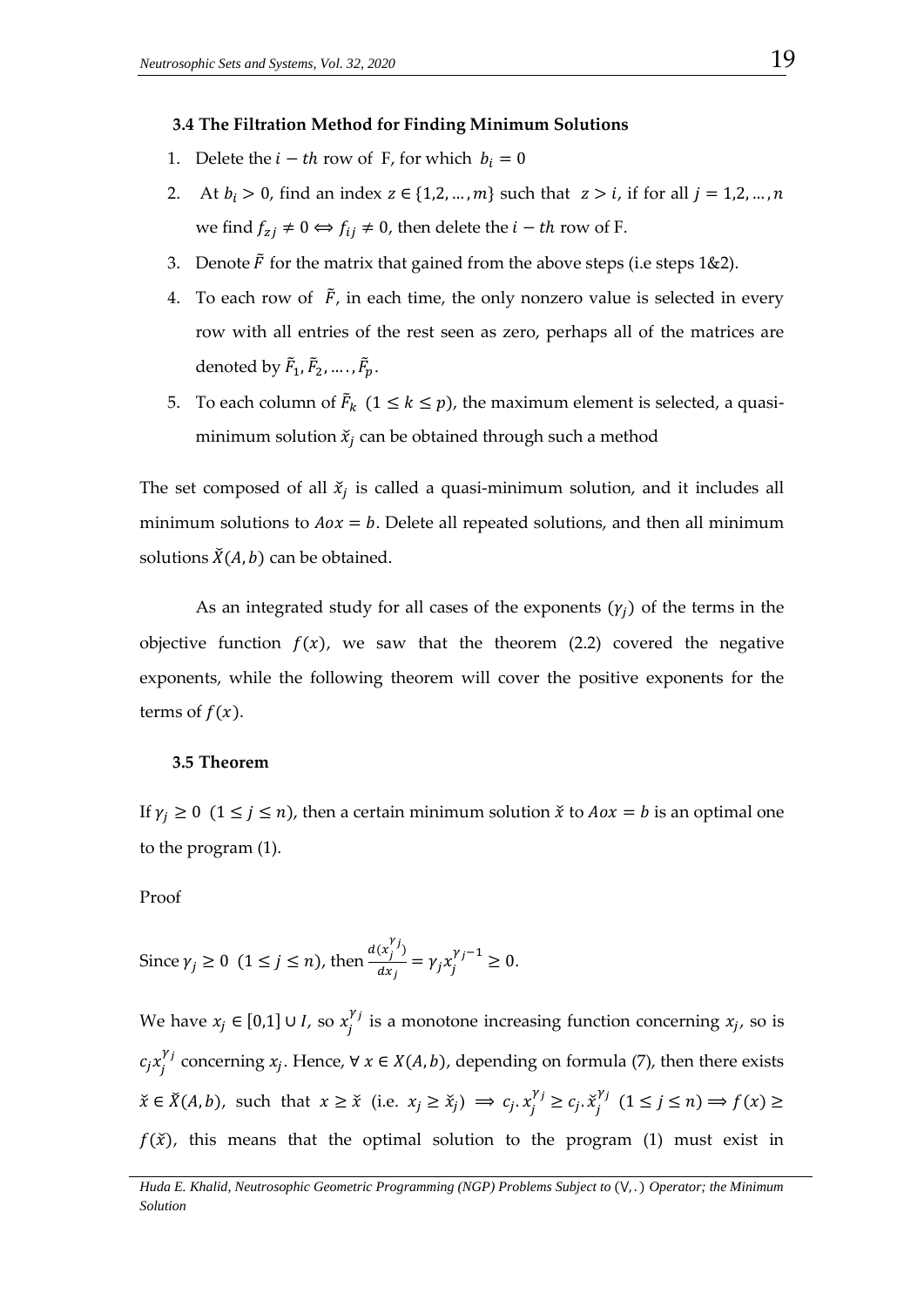$\check{X}(A, b) \cdot f(\check{x}^*) = \min \{ f(\check{x}) \mid \check{x} \in \check{X}(A, b) \}.$  Then  $\forall x \in X(A, b)$ , there exists  $f(x) \ge f(\check{x}^*)$ , so  $\check{x}^* \in \check{X}(A, b)$  is an optimal solution to the program (1).

# **3.6 Two Optimization Models Based on the Sign of**  $\gamma_i$

Let  $M_1 = \{ j \mid \gamma_j < 0, 1 < j < n \}, \ M_2 = \{ j \mid \gamma_j > 0, 1 < j < n \}, \text{ then } M_1 \cap M_2 = \emptyset, \ M_1 \cup M_2 = J \}$ here  $J = \{1,2,...,n\}$ . It is evident that the terms of the objective function  $f(x)$  in the program (1) having negative powers is

$$
f_1(x) = \vee_{j \in M_1} \{ (c_j, x_j^{\gamma_j}) \} \tag{14}
$$

While the terms of  $f(x)$  that having positive exponents is

$$
f_2(x) = V_{j \in M_2} \{ (c_j, x_j^{\gamma_j}) \} \tag{15}
$$

Based on (14) and (15), we have the following two optimization models,

$$
\min f_1(x)
$$
  
s.t.  $Aox = b$   
 $x_j \in [0,1] \cup I$  (16)

$$
\min f_2(x)
$$
  
s.t.  $Aox = b$   
 $x_j \in [0,1] \cup I$  (17)

Using theorem (2.2),  $\hat{x}$  is an optimal solution for (16). By theorem (3.5), there exists  $\check{x}^* \in \check{X}(A, b)$ , where  $\check{x}^*$  is an optimal solution for (17).

## **3.7 Important Notes**

- 1. In this type of problems, the first step is to search for the maximum solution which is lonesome for every problem. If the purpose of the program (1) is to optimize it, with the restriction that all powers of the variables  $x_i$  are negative, then the greatest solution is the optimal one {i.e.  $f(x^*) = f(\hat{x}) = f(\hat{x}_{n1})\Lambda f(\hat{x}_{n2})$  }.
- 2. The second step is to search for the minimum solution which is the set of all minimal solutions  $\check{X}(A, b)$ . When the purpose of the program (1) is to optimize it, with the restriction that some of the exponents are negative and others are positive, then  $f(x^*) = f_1(\hat{x}) \Lambda f_2(\check{x}).$

*Huda E. Khalid, Neutrosophic Geometric Programming (NGP) Problems Subject to (V,.) Operator; the Minimum Solution*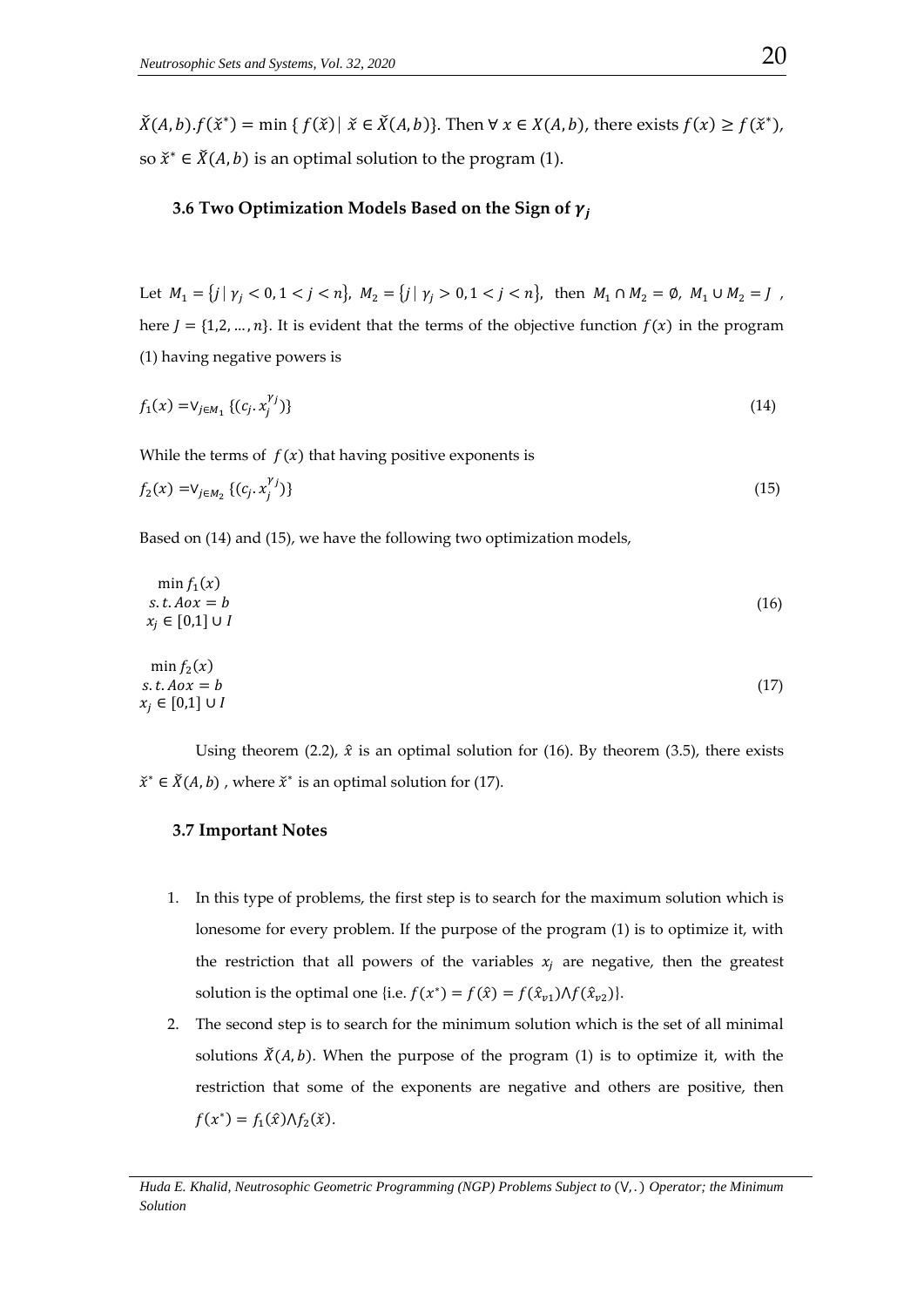3. It should be noticed that the components of  $\hat{x}_{v2}$  containing indeterminate values (I) raised to the negative powers of  $f(x)$  must be neglected, otherwise, it will be undefined program.

The upcoming section covering numerical examples, those examples are the same that discussed in [8] for its maximal solution, we could not be remote far away from the paper [8], present paper regarded as the complement of [8] which contained the formula of the maximum solution, while this present paper introduces the set of all minimum solutions.

# **4 Numerical examples**

We now gaze the (max, product) neutrosophic relation geometric programming examples as follows

## **3.1 Example**

Solve

$$
\min f(x) = (0.3 \cdot x_1^2) \vee (1.8I \cdot x_2^{\frac{1}{3}}) \vee (I \cdot x_3^{\frac{1}{4}})
$$
\ns. t.  $Aox = b$   
\n $x_j \in [0,1] \cup I \quad (1 \le j \le n)$   
\nWhere  $b = (1, \frac{1}{3}I, \frac{1}{5}I)^T$ ,  $A = \begin{pmatrix} .6 & 1 & .2 \\ .5 & .2 & .1 \\ .3 & .5 & .1 \end{pmatrix}_{3 \times 3}$ .

Solution:

$$
\hat{x}_{v1} = (\hat{x}_1, \hat{x}_2, \hat{x}_3)^T = (1, 1, 1)^T, \ \hat{x}_{v2} = (\hat{x}_1, \hat{x}_2, \hat{x}_3)^T = \left(\frac{2}{3}I, \frac{2}{5}I, 1\right)^T,
$$
  
\n
$$
A_{v1} = \begin{pmatrix} .6 & 1 & .2 \\ 0 & 0 & 0 \\ 0 & 0 & 0 \end{pmatrix}, \qquad A_{v2} = \begin{pmatrix} 0 & 0 & 0 \\ .5 & .2 & .1 \\ .3 & .5 & .1 \end{pmatrix},
$$

It is easy to notice that all exponents of  $f(x)$  terms are positive. Therefore there will not be a need to separate  $f(x)$  into  $f_1$  and  $f_2$ .

 $f(\hat{x}) = f(\hat{x}_{v1})Vf(\hat{x}_{v2}) = 1.8I$  is the maximum solution.

Using theorem (3.5), it is essential to find the set of all minimum solutions for  $f(x)$ , where the optimal solution occurs at the minimal solution.

$$
S_1 = \begin{bmatrix} 0 & 1 & 0 \\ 0 & 0 & 0 \\ 0 & 0 & 0 \end{bmatrix}, S_1 = \begin{bmatrix} 0 & 0 & 0 \\ 0.5 & 0 & 0 \\ 0.3 & 0.5 & 0 \end{bmatrix}, S = \begin{bmatrix} 0 & 1 & 0 \\ 0.5 & 0 & 0 \\ 0.3 & 0.5 & 0 \end{bmatrix}.
$$

*Huda E. Khalid, Neutrosophic Geometric Programming (NGP) Problems Subject to (V,.) Operator; the Minimum Solution*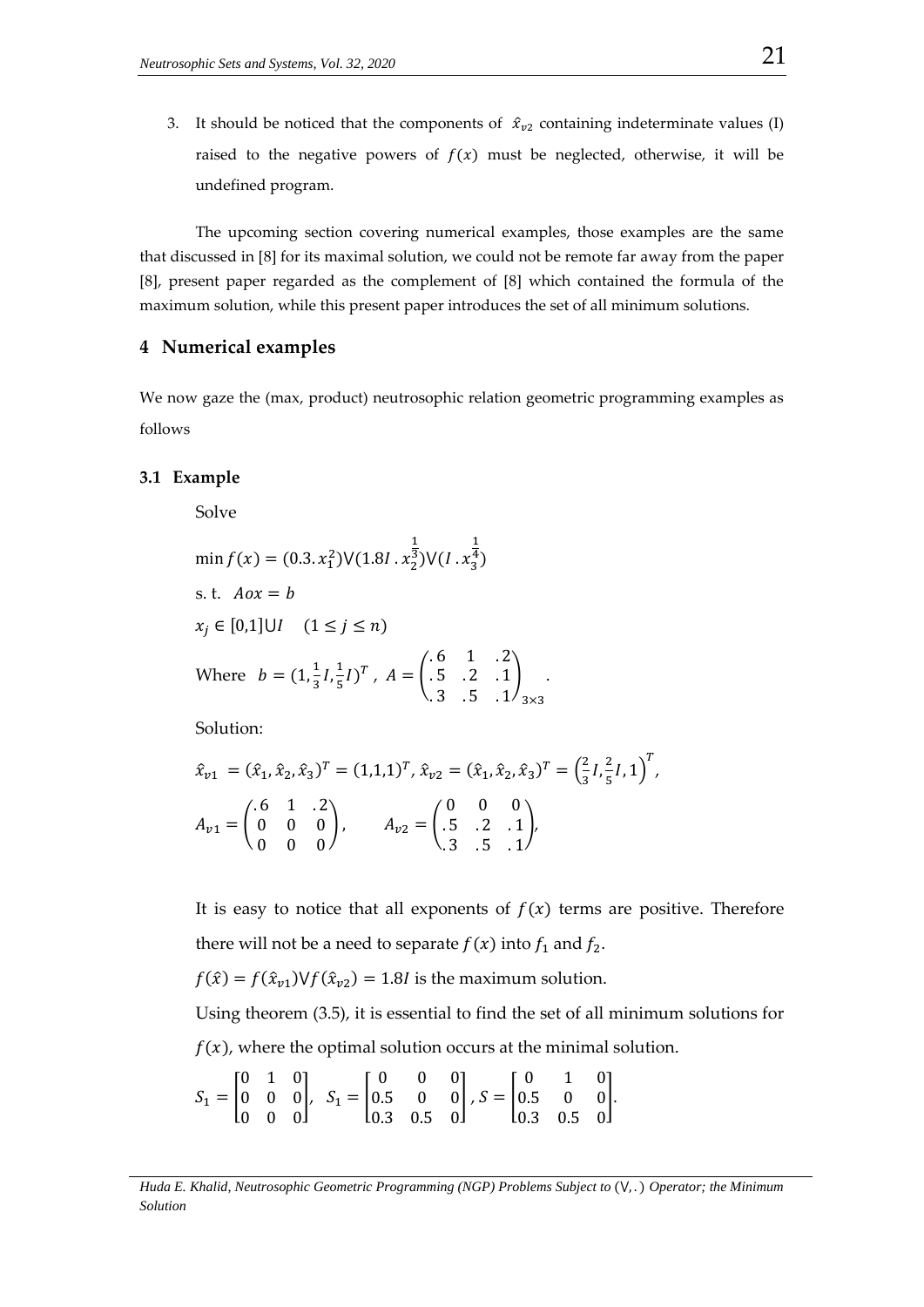$$
F_1 = \begin{bmatrix} 0 & 1 & 0 \\ 0 & 0 & 0 \\ 0 & 0 & 0 \end{bmatrix}, F_2 = \begin{bmatrix} 0 & 1 & 0 \\ \frac{2}{3}I & 0 & 0 \\ \frac{2}{3}I & \frac{2}{5}I & 0 \end{bmatrix}, F = \begin{bmatrix} 0 & 1 & 0 \\ \frac{2}{3}I & 0 & 0 \\ \frac{2}{3}I & \frac{2}{5}I & 0 \end{bmatrix}.
$$

Using the filtration rule stated in section (3.4),

$$
\tilde{F} = \begin{bmatrix} \frac{2}{3}I & 0 & 0 \\ \frac{2}{3}I & \frac{2}{5}I & 0 \end{bmatrix} \implies \tilde{F}_1 = \begin{bmatrix} \frac{2}{3}I & 0 & 0 \\ \frac{2}{3}I & 0 & 0 \end{bmatrix}, \tilde{F}_2 = \begin{bmatrix} \frac{2}{3}I & 0 & 0 \\ 0 & \frac{2}{5}I & 0 \end{bmatrix},
$$

so the minimum solutions that related to  $\tilde{F}_1$  and  $\tilde{F}_2$  are  $\tilde{X}_1 = \left[\frac{2}{3}\right]$  $(\frac{2}{3}I, 0, 0], \; \check{x}_2 =$  $\left[\frac{2}{2}\right]$  $\frac{2}{3}I, \frac{2}{5}$  $\frac{2}{5}I, 0].$ 

 $f(\check{x}_1) = f(\check{x}_2) = \frac{2}{15}I$  is the minimum solution.

# **3.2 Example**

Let 
$$
\min f(x) = \left(0.2I \cdot x_1^{-\frac{2}{3}}\right) \vee \left(1.3 \cdot x_2^{\frac{1}{3}}\right) \vee \left(I \cdot x_3^{\frac{1}{2}}\right) \vee (0.35 \cdot x_4^{-2})
$$
  
\ns. t.  $Aox = b$   
\n $x_j \in [0,1] \cup I \quad (1 \le j \le n)$   
\nWhere  $b = (0.3, 0.7I, 0.5, 0.2I)^T$ ,  $A = \begin{pmatrix} .2 & .3 & .4 & .6 \\ .3 & .2 & .9 & .8 \\ 1 & 0 & .1 & 1 \\ 0 & .5 & 1 & 0 \end{pmatrix}$ 

Solution

$$
\hat{x}_{v1} = (\hat{x}_1, \hat{x}_2, \hat{x}_3, \hat{x}_4)^T = (0.5, 1, \frac{3}{4}, 0.5)^T, \hat{x}_{v2} = (\hat{x}_1, \hat{x}_2, \hat{x}_3, \hat{x}_4)^T = \left(\frac{2}{5}I, 1, 0.2I, 0.875I\right)^T,
$$

The greatest solution for this problem is  $f(\hat{x}) = f(\hat{x}_{v1}) \vee f(\hat{x}_{v2}) = 1.3$ .

The following calculations are for finding the minimum solution.

$$
A_{v1} = \begin{pmatrix} .2 & .3 & .4 & .6 \\ 0 & 0 & 0 & 0 \\ 1 & 0 & .1 & 1 \end{pmatrix}, A_{v2} = \begin{pmatrix} .3 & .2 & .9 & .8 \\ .3 & .2 & .9 & .8 \\ 0 & 0 & 0 & 0 \end{pmatrix}.
$$
  
\n
$$
S_{1} = \begin{pmatrix} 0 & .3 & .4 & .6 \\ 0 & 0 & 0 & 0 \\ 1 & 0 & 0 & 1 \\ 0 & 0 & 0 & 0 \end{pmatrix}, S_{2} = \begin{pmatrix} 0 & 0 & 0 & 0 \\ 0 & 0 & 0 & .8 \\ 0 & 0 & 0 & 0 \\ 0 & 0 & 1 & 0 \end{pmatrix}, S_{2} = \begin{pmatrix} 0 & 0 & 0 & 0 \\ 0 & 0 & 0 & .8 \\ 0 & 0 & 0 & 0 \\ 0 & 0 & 1 & 0 \end{pmatrix} \implies S = \begin{pmatrix} 0 & .3 & .4 & .6 \\ 0 & 0 & 0 & .8 \\ 1 & 0 & 0 & 1 \\ 0 & 0 & 1 & 0 \end{pmatrix}.
$$
  
\n
$$
F_{1} = \begin{bmatrix} 0 & 1 & \frac{3}{4} & .5 \\ 0 & 0 & 0 & .5 \\ .5 & 0 & 0 & .5 \\ 0 & 0 & 0 & 0 \end{bmatrix}, F_{2} = \begin{bmatrix} 0 & 0 & 0 & 0 \\ 0 & 0 & 0 & .875I \\ 0 & 0 & 0 & 0 \\ 0 & 1 & .2I & 0 \end{bmatrix}, \implies F = \begin{bmatrix} 0 & 1 & \frac{3}{4} & .5 \\ 0 & 0 & 0 & .875I \\ .5 & 0 & 0 & .5 \\ 0 & 1 & .2I & 0 \end{bmatrix}.
$$

*Huda E. Khalid, Neutrosophic Geometric Programming (NGP) Problems Subject to (V,.) Operator; the Minimum Solution*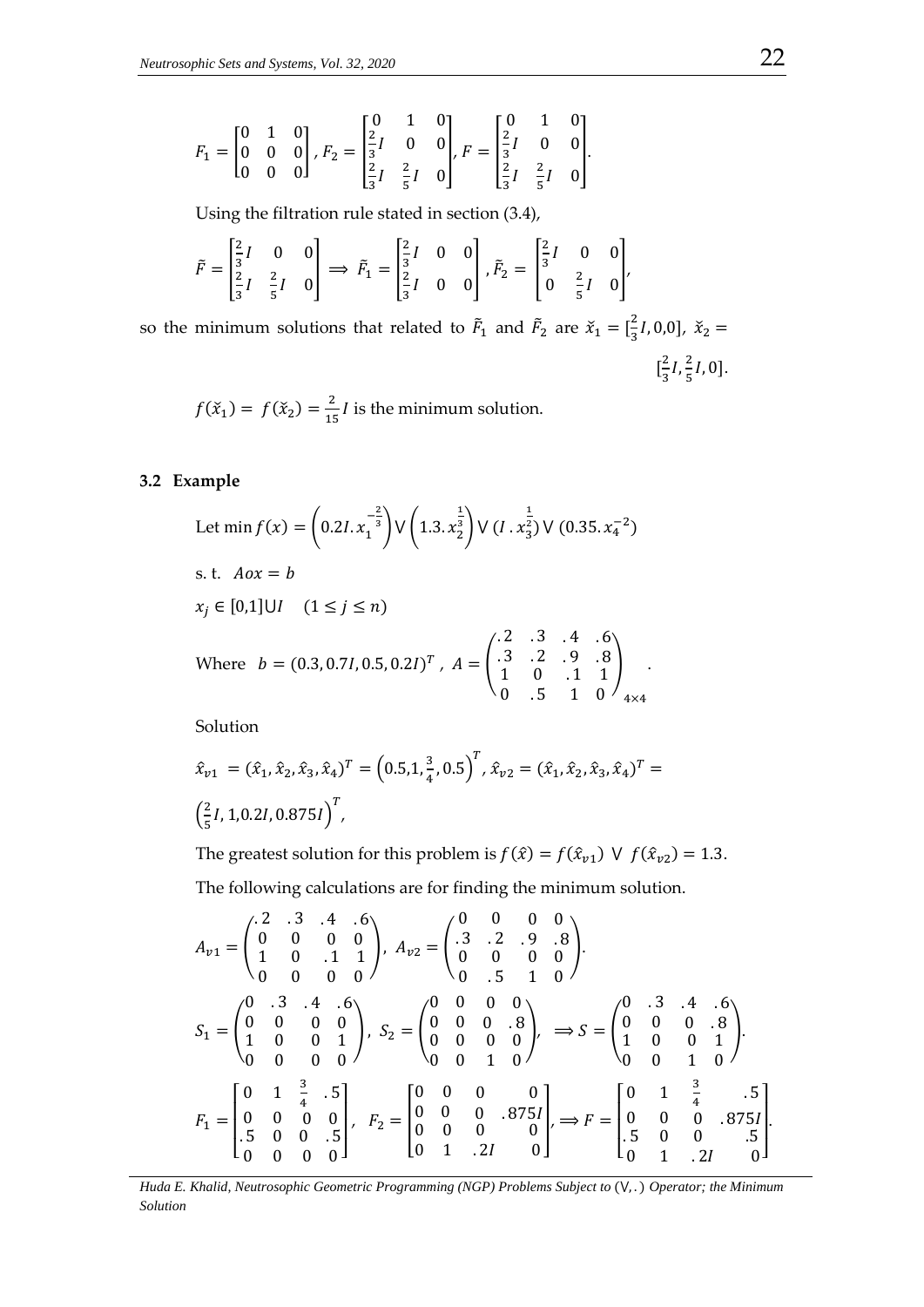$$
\tilde{F} = \begin{bmatrix} 0 & 0 & 0 & .875I \\ .5 & 0 & 0 & .5 \\ 0 & 1 & .2I & 0 \end{bmatrix},
$$
\n
$$
\tilde{F}_1 = \begin{bmatrix} 0 & 0 & 0 & .875I \\ .5 & 0 & 0 & 0 \\ 0 & 1 & .2I & 0 \end{bmatrix} \Rightarrow \tilde{x}_1 = (.5,1,.2I,.875I)^T,
$$
\n
$$
\tilde{F}_2 = \begin{bmatrix} 0 & 0 & 0 & .875I \\ 0 & 0 & 0 & .5 \\ 0 & 1 & .2I & 0 \end{bmatrix} \Rightarrow \tilde{x}_2 = (0,1,.2I,.875I)^T,
$$
\n
$$
\tilde{F}_3 = \begin{bmatrix} 0 & 0 & 0 & .875I \\ .5 & 0 & 0 & .5 \\ 0 & 1 & 0 & 0 \end{bmatrix} \Rightarrow \tilde{x}_3 = (.5,1,0,.875I)^T,
$$
\n
$$
\tilde{F}_4 = \begin{bmatrix} 0 & 0 & 0 & .875I \\ .5 & 0 & 0 & .5 \\ 0 & 0 & .2I & 0 \end{bmatrix} \Rightarrow \tilde{x}_4 = (.5,0,.2I,.875I)^T,
$$
\n
$$
\tilde{F}_5 = \begin{bmatrix} 0 & 0 & 0 & .875I \\ .5 & 0 & 0 & 0 \\ 0 & 1 & 0 & 0 \end{bmatrix} \Rightarrow \tilde{x}_5 = (.5,1,0,.875I)^T,
$$
\n
$$
\tilde{F}_6 = \begin{bmatrix} 0 & 0 & 0 & .875I \\ 0 & 0 & 0 & .5 \\ 0 & 1 & 0 & 0 \end{bmatrix} \Rightarrow \tilde{x}_6 = (0,1,0,.875I)^T,
$$
\n
$$
\tilde{F}_7 = \begin{bmatrix} 0 & 0 & 0 & .875I \\ .5 & 0 & 0 & 0 \\ 0 & 0 & .2I & 0 \end{bmatrix} \Rightarrow \tilde{x}_7 = (.5,0,.2I,.875I)^T.
$$
\n
$$
\tilde{F}_8 = \begin{bmatrix} 0 & 0 & 0 & .875I \\ 0 & 0 & 0 & .5 \\ 0 & 0 & .2I & 0 \end{bmatrix} \Rightarrow \
$$

It is clear that there are two repeated solution,

 $\check{x}_5 = (.5,1,0,.875I)^T = \check{x}_3$ , and  $\check{x}_7 = (.5,0,.2I,.875I)^T = \check{x}_4$ , after deleting all repeated solutions, the set of all quasi- minimum solutions  $\breve{X}(A, b) =$  $\{\check{x}_1, \check{x}_2, \check{x}_3, \check{x}_4, \check{x}_6, \check{x}_8\}.$ 

Since the powers of some terms in  $f(x)$  are positive while others are negative, we separate the objective function  $f(x)$  into

$$
f_1(x) = (0.2I. x_1^{-\frac{2}{3}}) \vee (0.35. x_4^{-2}), \ f_2(x) = (1.3. x_2^{\frac{1}{3}}) \vee (I. x_3^{\frac{1}{2}}),
$$

First, solve for optimizing

$$
\min f_1(x)
$$
  
s.t.  $Aox = b$   
 $x_i \in [0,1] \cup I$ 

By theorem (2.2), we have  $f_1(x^*) = f_1(\hat{x}) = f_1(\hat{x}_{v1}) \wedge f_1(\hat{x}_{v2}) = 1.4$ , take care of those terms of  $\hat{x}_{v2}$  that holding indeterminate components must be neglected and avoid apply them in the terms of  $f_1(x)$ .

*Huda E. Khalid, Neutrosophic Geometric Programming (NGP) Problems Subject to (V,.) Operator; the Minimum Solution*